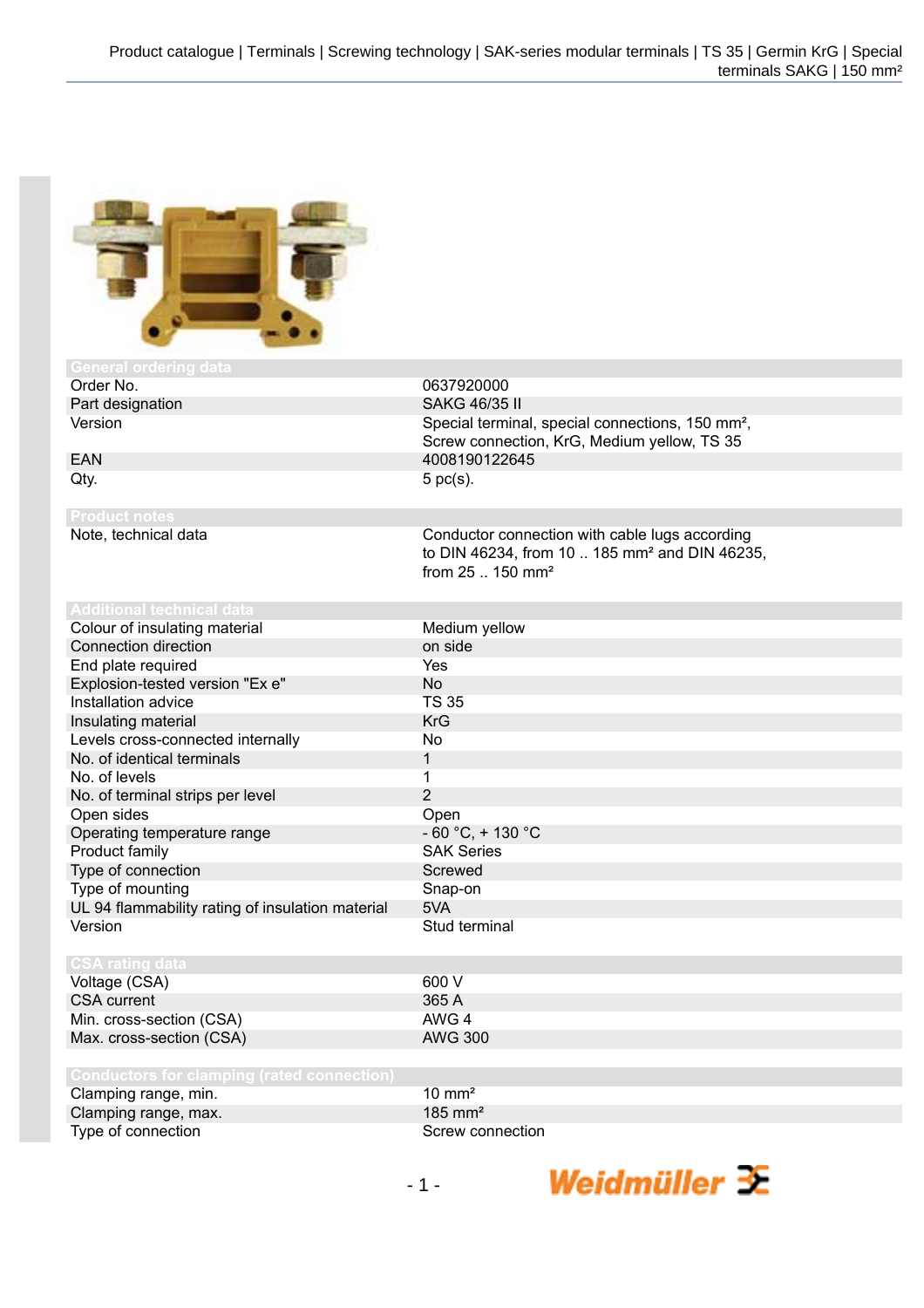| 2nd type of connection<br>screwed<br>Connection direction<br>on side<br>No. of connections<br>$\mathbf{1}$<br>M 12<br>Clamping screw<br>1431 Nm<br>Tightening torque range<br>Solid, min.<br>$10 \text{ mm}^2$<br>$16 \text{ mm}^2$<br>Solid, max.<br>AWG conductor size, min.<br><b>AWG 4/0</b><br>kcmil 300<br>AWG conductor size, max.<br>107.22 mm <sup>2</sup><br>AWG conductor size, min.<br>$150$ mm <sup>2</sup><br>AWG conductor size, max.<br><b>Dimensions</b><br>46 mm<br>Width<br>Height of lowest version<br>57 mm<br>106 mm<br>Length<br>TS 32 offset<br>35.5 mm<br>TS 35 offset<br>53 mm<br><b>Rating data</b><br>Rated cross-section<br>$150$ mm <sup>2</sup><br>1,000 V<br>Rated voltage<br>8 kV<br>Rated impulse voltage<br>Rated current<br>309 A<br>IEC 60947-7-1<br><b>Standards</b><br>Current with max. conductor<br>353 A<br>$\overline{3}$<br>Pollution severity<br>UL rating data<br>600 V<br>Voltage (UL)<br>Current (UL)<br>285 A<br>Min. cross-section (UL)<br><b>AWG 4/0</b><br>Max. cross-section (UL)<br><b>AWG 300</b> | <b>Conductors for clamping (rated connection)</b> |  |
|----------------------------------------------------------------------------------------------------------------------------------------------------------------------------------------------------------------------------------------------------------------------------------------------------------------------------------------------------------------------------------------------------------------------------------------------------------------------------------------------------------------------------------------------------------------------------------------------------------------------------------------------------------------------------------------------------------------------------------------------------------------------------------------------------------------------------------------------------------------------------------------------------------------------------------------------------------------------------------------------------------------------------------------------------------|---------------------------------------------------|--|
|                                                                                                                                                                                                                                                                                                                                                                                                                                                                                                                                                                                                                                                                                                                                                                                                                                                                                                                                                                                                                                                          |                                                   |  |
|                                                                                                                                                                                                                                                                                                                                                                                                                                                                                                                                                                                                                                                                                                                                                                                                                                                                                                                                                                                                                                                          |                                                   |  |
|                                                                                                                                                                                                                                                                                                                                                                                                                                                                                                                                                                                                                                                                                                                                                                                                                                                                                                                                                                                                                                                          |                                                   |  |
|                                                                                                                                                                                                                                                                                                                                                                                                                                                                                                                                                                                                                                                                                                                                                                                                                                                                                                                                                                                                                                                          |                                                   |  |
|                                                                                                                                                                                                                                                                                                                                                                                                                                                                                                                                                                                                                                                                                                                                                                                                                                                                                                                                                                                                                                                          |                                                   |  |
|                                                                                                                                                                                                                                                                                                                                                                                                                                                                                                                                                                                                                                                                                                                                                                                                                                                                                                                                                                                                                                                          |                                                   |  |
|                                                                                                                                                                                                                                                                                                                                                                                                                                                                                                                                                                                                                                                                                                                                                                                                                                                                                                                                                                                                                                                          |                                                   |  |
|                                                                                                                                                                                                                                                                                                                                                                                                                                                                                                                                                                                                                                                                                                                                                                                                                                                                                                                                                                                                                                                          |                                                   |  |
|                                                                                                                                                                                                                                                                                                                                                                                                                                                                                                                                                                                                                                                                                                                                                                                                                                                                                                                                                                                                                                                          |                                                   |  |
|                                                                                                                                                                                                                                                                                                                                                                                                                                                                                                                                                                                                                                                                                                                                                                                                                                                                                                                                                                                                                                                          |                                                   |  |
|                                                                                                                                                                                                                                                                                                                                                                                                                                                                                                                                                                                                                                                                                                                                                                                                                                                                                                                                                                                                                                                          |                                                   |  |
|                                                                                                                                                                                                                                                                                                                                                                                                                                                                                                                                                                                                                                                                                                                                                                                                                                                                                                                                                                                                                                                          |                                                   |  |
|                                                                                                                                                                                                                                                                                                                                                                                                                                                                                                                                                                                                                                                                                                                                                                                                                                                                                                                                                                                                                                                          |                                                   |  |
|                                                                                                                                                                                                                                                                                                                                                                                                                                                                                                                                                                                                                                                                                                                                                                                                                                                                                                                                                                                                                                                          |                                                   |  |
|                                                                                                                                                                                                                                                                                                                                                                                                                                                                                                                                                                                                                                                                                                                                                                                                                                                                                                                                                                                                                                                          |                                                   |  |
|                                                                                                                                                                                                                                                                                                                                                                                                                                                                                                                                                                                                                                                                                                                                                                                                                                                                                                                                                                                                                                                          |                                                   |  |
|                                                                                                                                                                                                                                                                                                                                                                                                                                                                                                                                                                                                                                                                                                                                                                                                                                                                                                                                                                                                                                                          |                                                   |  |
|                                                                                                                                                                                                                                                                                                                                                                                                                                                                                                                                                                                                                                                                                                                                                                                                                                                                                                                                                                                                                                                          |                                                   |  |
|                                                                                                                                                                                                                                                                                                                                                                                                                                                                                                                                                                                                                                                                                                                                                                                                                                                                                                                                                                                                                                                          |                                                   |  |
|                                                                                                                                                                                                                                                                                                                                                                                                                                                                                                                                                                                                                                                                                                                                                                                                                                                                                                                                                                                                                                                          |                                                   |  |
|                                                                                                                                                                                                                                                                                                                                                                                                                                                                                                                                                                                                                                                                                                                                                                                                                                                                                                                                                                                                                                                          |                                                   |  |
|                                                                                                                                                                                                                                                                                                                                                                                                                                                                                                                                                                                                                                                                                                                                                                                                                                                                                                                                                                                                                                                          |                                                   |  |
|                                                                                                                                                                                                                                                                                                                                                                                                                                                                                                                                                                                                                                                                                                                                                                                                                                                                                                                                                                                                                                                          |                                                   |  |
|                                                                                                                                                                                                                                                                                                                                                                                                                                                                                                                                                                                                                                                                                                                                                                                                                                                                                                                                                                                                                                                          |                                                   |  |
|                                                                                                                                                                                                                                                                                                                                                                                                                                                                                                                                                                                                                                                                                                                                                                                                                                                                                                                                                                                                                                                          |                                                   |  |
|                                                                                                                                                                                                                                                                                                                                                                                                                                                                                                                                                                                                                                                                                                                                                                                                                                                                                                                                                                                                                                                          |                                                   |  |
|                                                                                                                                                                                                                                                                                                                                                                                                                                                                                                                                                                                                                                                                                                                                                                                                                                                                                                                                                                                                                                                          |                                                   |  |
|                                                                                                                                                                                                                                                                                                                                                                                                                                                                                                                                                                                                                                                                                                                                                                                                                                                                                                                                                                                                                                                          |                                                   |  |
|                                                                                                                                                                                                                                                                                                                                                                                                                                                                                                                                                                                                                                                                                                                                                                                                                                                                                                                                                                                                                                                          |                                                   |  |
|                                                                                                                                                                                                                                                                                                                                                                                                                                                                                                                                                                                                                                                                                                                                                                                                                                                                                                                                                                                                                                                          |                                                   |  |
|                                                                                                                                                                                                                                                                                                                                                                                                                                                                                                                                                                                                                                                                                                                                                                                                                                                                                                                                                                                                                                                          |                                                   |  |
|                                                                                                                                                                                                                                                                                                                                                                                                                                                                                                                                                                                                                                                                                                                                                                                                                                                                                                                                                                                                                                                          |                                                   |  |
|                                                                                                                                                                                                                                                                                                                                                                                                                                                                                                                                                                                                                                                                                                                                                                                                                                                                                                                                                                                                                                                          |                                                   |  |

Approvals institutes



0637920000\_07188\_SAKG\_46-35\_II\_STP.stp

Weidmüller  $\mathbf{\mathbf{\mathbf{\mathbb{K}}}}$ 

## **Downloads**

**Classifications**

| $\sim$ 1000 11000 000 |             |
|-----------------------|-------------|
| <b>ETIM 2.0</b>       | EC000897    |
| <b>ETIM 3.0</b>       | EC000897    |
| eClass 4.1            | 27-14-11-31 |
|                       |             |